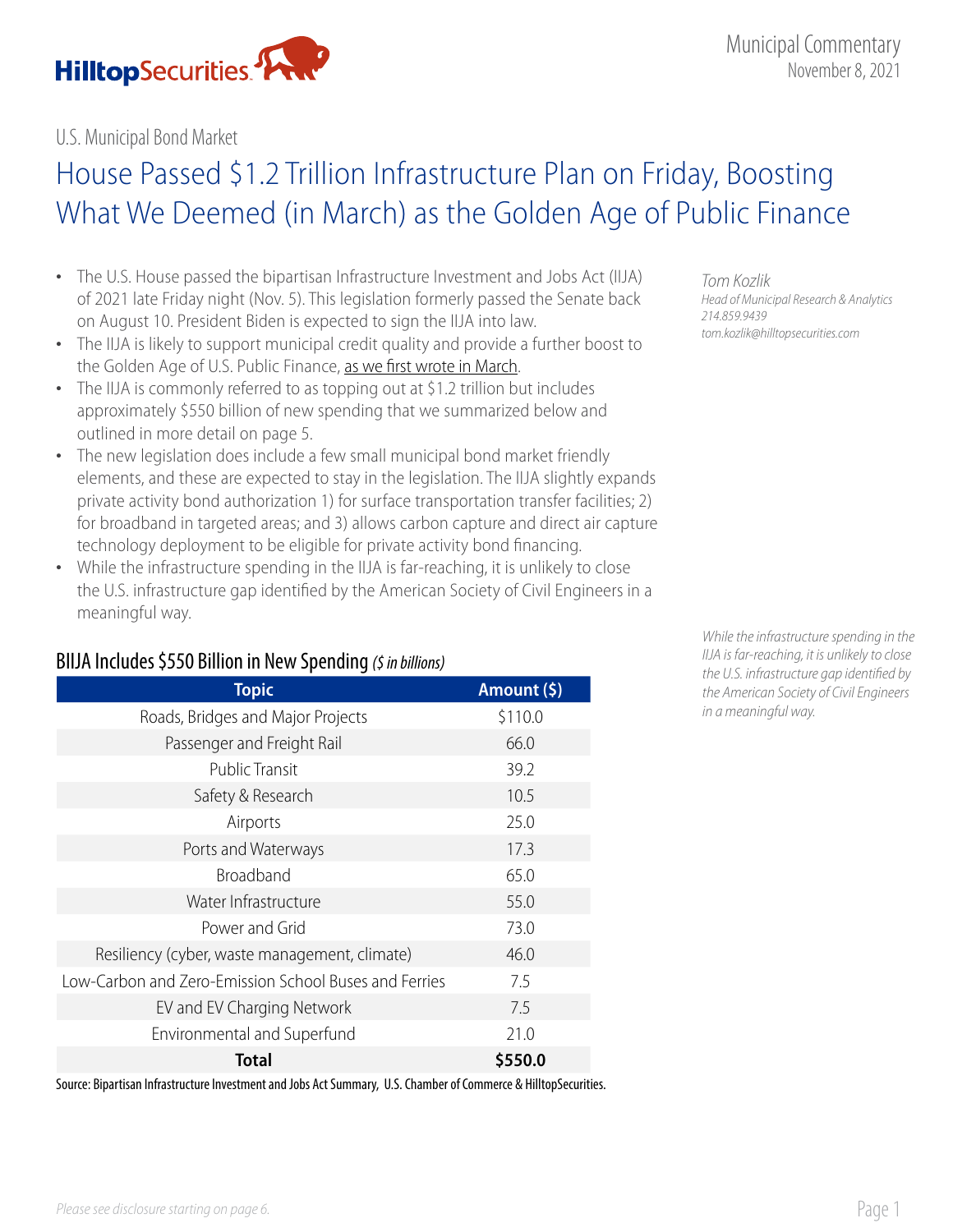# Busy Friday Night in Washington, D.C.

On Friday night (Nov. 5, 2021), the U.S. House of Representatives finally passed the bipartisan Infrastructure Investment and Jobs Act of 2021 (BIIJA or IIJA) by a vote of 228-206 [\(see bill text and status here\)](https://www.congress.gov/bill/117th-congress/house-bill/3684/text). This comes almost three months after the [Senate passed the measure](https://www.hilltopsecurities.com/wp-content/uploads/sites/3/2021/09/municipal-commentary_9.1.21.pdf) with Republican support. The IIJA is said to total \$1.2 trillion over five to ten years and includes about \$550 billion of new spending. We included a summary of the major components above and a more detailed table on pages 5-6. President Joe Biden is expected to sign the IIJA now that the legislation has passed through both chambers of Congress. This is the updated fact sheet [released by the White House](https://www.whitehouse.gov/briefing-room/statements-releases/2021/08/02/updated-fact-sheet-bipartisan-infrastructure-investment-and-jobs-act/) reviewing the bipartisan Infrastructure Investment and Jobs Act.

We should note that lawmakers did not approve the \$1.75 trillion Build Back Better [\(BBB\) social spending package](https://www.hilltopsecurities.com/wp-content/uploads/sites/3/2021/10/municipal-commentary_10.29.21.pdf) Friday even though many lawmakers have said the two pieces of legislation should be considered linked. This week (Nov. 8-12), Washington lawmakers have a recess but are scheduled to return to the beltway on Monday, Nov. 15 and could potentially vote on Build Back Better at that time. There are still some outstanding items where the BBB is concerned. A reminder that the Build Back Better agenda, as noted in our **Oct. 29 report**, no longer includes the municipal bond market friendly elements like a reinstatement of tax-exempt advance refundings and the subsidized taxable infrastructure bond program included. We do not expect they will be folded back into the legislation in future drafts.

#### Congress is Eyeing Almost \$10 Trillion of U.S. Fiscal Policy Since Beginning of COVID-19

| <b>Phase</b>             | <b>Became Law</b><br>(Status)       | <b>Legislation</b>                                                                                                                                              | <b>Details</b>                                                                                                                                                             | <b>Amount</b><br>(\$ billions) |
|--------------------------|-------------------------------------|-----------------------------------------------------------------------------------------------------------------------------------------------------------------|----------------------------------------------------------------------------------------------------------------------------------------------------------------------------|--------------------------------|
| Phase 1                  | March 6, 2020                       | Coronavirus Preparedness<br>and Response Supplemental<br>Appropriations Act                                                                                     | Research and development, health-<br>care services and supplies                                                                                                            | \$8.30                         |
| Phase 2                  | March 18, 2020                      | Families First Coronavirus Response<br>Act                                                                                                                      | Testing funds, paid leave, food stamp<br>funding                                                                                                                           | 192.00                         |
| Phase 3                  | March 27, 2020                      | Coronavirus Aid, Relief, and Economic<br>Security (CARES) Act                                                                                                   | Expanded unemployment, PPP, Fed<br>Reserve & industry loans, payroll tax<br>credits, created MLF, other                                                                    | 2,700.00                       |
| Phase (3.5 or) 4         | April 24, 2020                      | Paycheck Protection Program and<br>Healthcare Enhancement Act                                                                                                   | Expanded PPP, hospital & testing<br>funding                                                                                                                                | 733.00                         |
| Phase 5                  | Dec. 27, 2020                       | The \$1.4 trillion Consolidated<br>Appropriations Act, 2020 was a<br>federal govt. funding measure &<br>included \$910 billion of COVID-19<br>relief provisions | Unemployed. relief, PPP, funds for<br>education, transportation, health care,<br>vaccine distribution, etc., but no direct<br>unencumbered state and local govt.<br>relief | 910.00                         |
| Phase 6                  | March 11, 2021                      | American Rescue Plan Act of 2021                                                                                                                                | \$1,400 payments, \$350B state & local<br>govt. aid, expanded unemployed relief                                                                                            | 1,900.00                       |
| Infrastructure<br>& Jobs | Sent to President                   | Infrastructure Investment & Jobs Act<br>of 2021 (bipartisan)                                                                                                    | Funding for roads, bridges, rail,<br>mass transit, ports, airports, water,<br>broadband, and more                                                                          | 1,200.00                       |
| Social Spending          | Has not passed<br>House, Senate yet | <b>Build Back Better</b>                                                                                                                                        | Clean energy, climate invest, child care,<br>pre-school, home care, housing, SALT<br>cap repeal                                                                            | 1,750.00                       |
|                          |                                     |                                                                                                                                                                 | Total                                                                                                                                                                      | \$9,393.30                     |

Source: HilltopSecurities.

*The IIJA is said to total \$1.2 trillion over five to ten years and includes about \$550 billion of new spending.* 

*We should note that lawmakers did not approve the [\\$1.75 trillion Build Back](https://www.hilltopsecurities.com/wp-content/uploads/sites/3/2021/10/municipal-commentary_10.29.21.pdf)  [Better \(BBB\) social spending package](https://www.hilltopsecurities.com/wp-content/uploads/sites/3/2021/10/municipal-commentary_10.29.21.pdf) Friday even though many lawmakers have said the two pieces of legislation should be considered linked.* 

*A reminder that the Build Back Better agenda, as noted in our Oct. 29 report, no longer includes the municipal bond market friendly elements like a reinstatement of tax-exempt advance refundings and the subsidized taxable infrastructure bond program included.*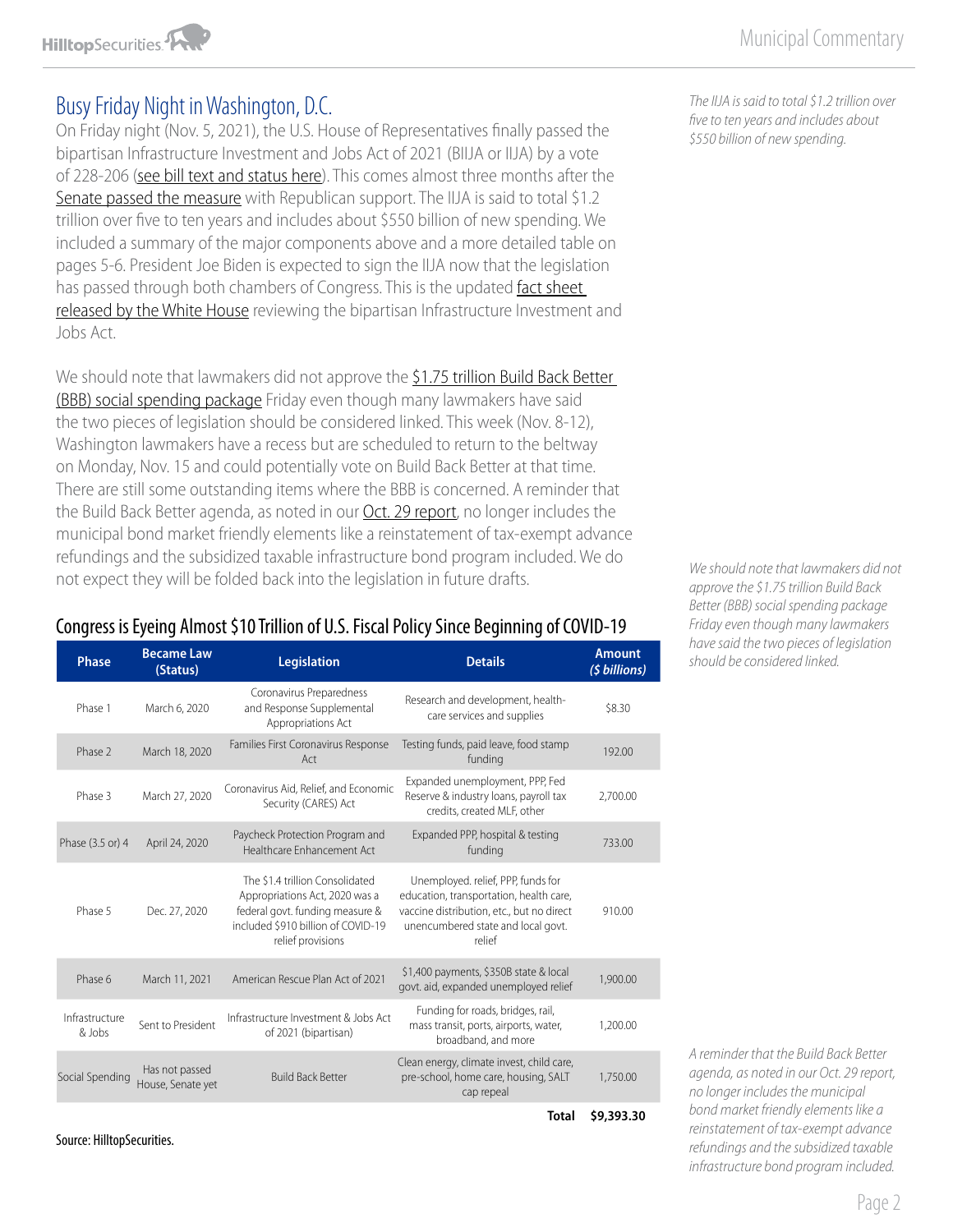

## IIJA of 2021 Slightly Expands Private Activity Bonds

The IIJA legislation that passed the House on Friday night does include a few small municipal bond market specific elements that mostly will expand private activity bond (PAB) authorization for three specific purposes.

#### Municipal Bond Related Items in BIIJA *(\$ in billions)*

| <b>Topic</b>                                                                      | Amount (\$) |
|-----------------------------------------------------------------------------------|-------------|
| Surface Transportation Private Activity Bonds (tax-exempt PABs)                   | () 5        |
| Private Activity Bonds (PABS), based off of Rural Broadband Fin Flex Act (S.1676) | 0.6         |
| Carbon capture, private activity bond tax-exempt facility financing               | 03          |
| Total                                                                             | \$1.4       |
|                                                                                   |             |

Source: Bipartisan Infrastructure Investment and Jobs Act Summary, U.S. Chamber of Commerce, and HilltopSecurities.

- First, the legislation increases the current cap of tax-exempt highway or surface freight transfer facility bonds from \$15 billion to \$30 billion as also proposed by the [bipartisan BUILD Act \(S.881\)](https://www.congress.gov/bill/117th-congress/senate-bill/881?s=1&r=1). This amounts to about \$500 million.
- The second municipal friendly element amounts to about \$600 million and will allow states to issue private activity bonds for broadband in targeted rural areas and other areas based on the [Rural Broadband Financing Flexibility Act \(S.1676\).](https://www.congress.gov/bill/117th-congress/senate-bill/1676?q=%7B%22search%22%3A%5B%22s+1676%22%5D%7D&r=1&s=1)
- The last and smallest municipal bond provision includes about \$266 million that allows carbon capture and direct air capture technology deployment to be eligible for private activity bond financing as also previously outlined in the [Carbon Capture Improvement Act \(S.1829\).](https://www.congress.gov/bill/117th-congress/senate-bill/1829/text?r=7&s=1)

The funding for these three provisions will occur over a multi-year period and are not likely to massively impact our 2022 issuance projections. While the majority of the non-municipal specific funds in the IIJA are grants, we expect this will supplement additional tax-exempt issuance, not replace it. In other words, we expect the overall funding to be additive and not replace tax-exempt and taxable municipal market financing for the most part in the coming years.

## Other Notable Items Included

- **Extends Highway Trust Fund expenditure authority**
- Extends various Highway related taxes

## Does Not Fill the Infrastructure Gap, but Boosts the Golden Age of U.S. Public Finance

While this IIJA is being heralded as a generational investment in U.S. infrastructure, the year-to-year impact is not overwhelming. Infrastructure spending is increased (potentially) by anywhere from \$26 billion to \$89 billion a year, the high points being from 2025 to 2027, according to [recent analysis by Moody's Analytics.](https://www.moodysanalytics.com/-/media/article/2021/macroeconomic-consequences-of-the-infrastructure-investment-and-jobs-act-and-build-back-better-framework.pdf) The majority of this will be focused on transportation, which is the category most will agree can be defined as hard infrastructure. [The American Society of Civil Engineers 2021](https://infrastructurereportcard.org/wp-content/uploads/2020/12/2021-IRC-Executive-Summary-1.pdf)  [Infrastructure Report Card](https://infrastructurereportcard.org/wp-content/uploads/2020/12/2021-IRC-Executive-Summary-1.pdf) gave U.S. infrastructure a "C-" overall grade and reported a \$2.59 trillion infrastructure gap exists over the next 10 years in the U.S. This IIJA funding will likely help improve that grade slightly, and close that gap a little, but there is still significant work to be done on U.S. infrastructure.

*The IIJA legislation that passed the House on Friday night does include a few small municipal bond market specific elements that mostly will expand private activity bond (PAB) authorization for three specific purposes.* 

*The funding for these three provisions will occur over a multi-year period and are not likely to massively impact our 2022 issuance projections.* 

*While this IIJA is being heralded as a generational investment in U.S. infrastructure, the year-to-year impact is not overwhelming.*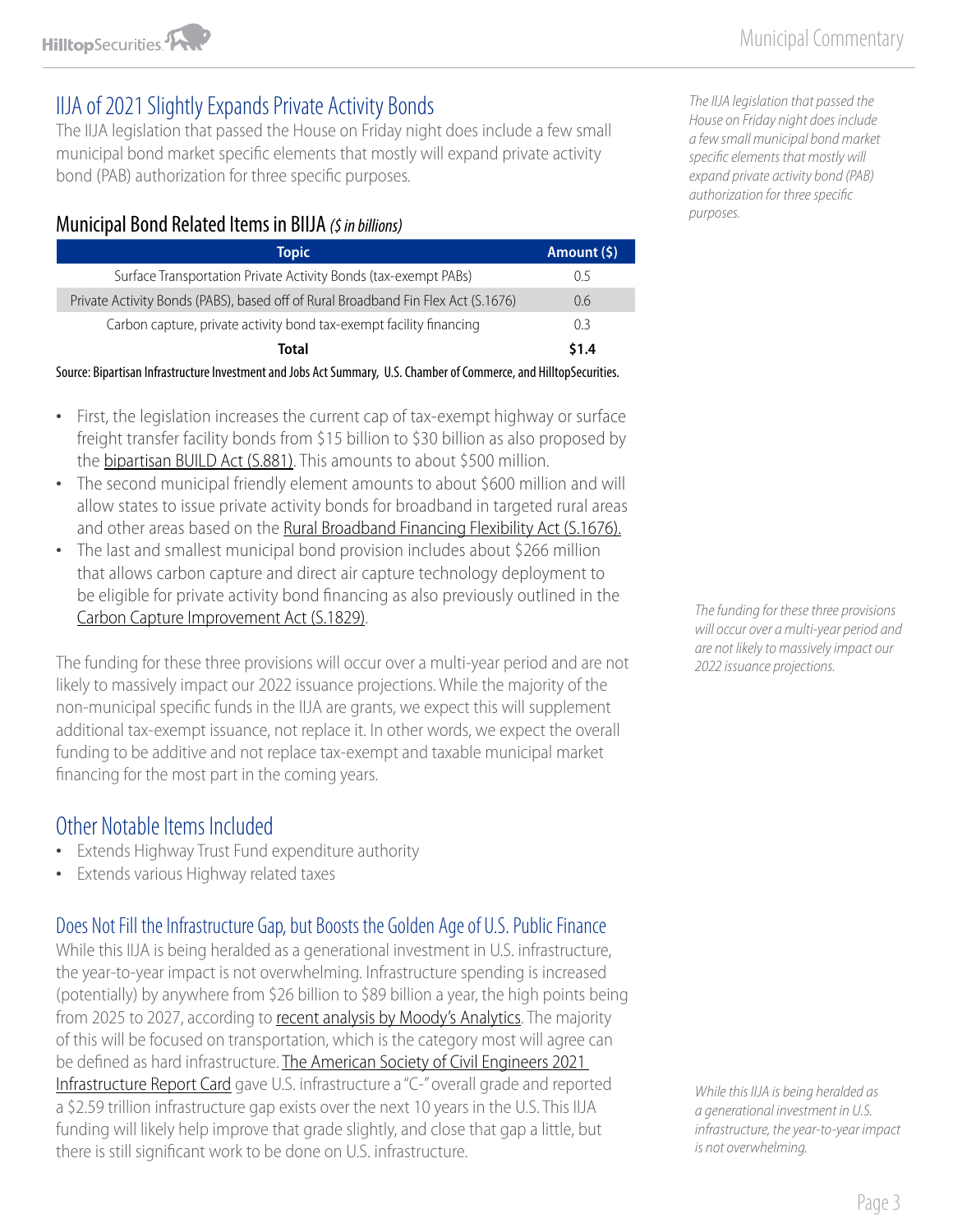

After the American Rescue Plan Act of 2021 sent at least \$650 billion to public finance entities (see page 5) we indicated that the American Rescue Plan Provides [Massive Economic Boost, U.S. Public Finance Could Be on the Brink of a Golden](https://www.hilltopsecurities.com/wp-content/uploads/sites/3/2021/08/municipal-commentary_31921-v2.pdf)  [Age, Especially is Infrastructure Stimulus Follows.](https://www.hilltopsecurities.com/wp-content/uploads/sites/3/2021/08/municipal-commentary_31921-v2.pdf) Then we wrote (in March) that infrastructure-focused legislation [could strengthen the Golden Age of U.S. Public](https://www.hilltopsecurities.com/wp-content/uploads/sites/3/2021/08/municipal-commentary_32321.pdf)  [Finance,](https://www.hilltopsecurities.com/wp-content/uploads/sites/3/2021/08/municipal-commentary_32321.pdf) and we think the IIJA is likely to provide a slight boost to state and local governments and other public finance related entities. The funding will be especially important to those in the transportation, water, energy, and state and local government sectors. The IIJA will generally help support credit quality as well.

*We think the IIJA is likely to provide a slight boost to state and local governments and other public finance related entities. The funding will be especially important to those in the transportation, water, energy, and state and local government sectors.* 

## Macro Impact from the IIJA of 2021

Economists are expecting only a very modest, but positive impact to jobs and [economic growth](https://www.wsj.com/articles/infrastructure-law-seen-having-small-positive-impact-on-growth-11636191000) from the IIJA. The IIJA legislation "adds modestly to U.S. budget deficits over the 10-year budget horizon on a static basis," according to Moody's Analytics who also cites the [August 2021 Congressional Budget Office analysis](https://www.cbo.gov/publication/57406).

#### BIIJA Static Budget cost *(\$ in billions)*

| <b>Topic</b>                                          | 2022     | 2023     | 2024     | 2025     | 2026     | 2027     | 2028     | 2029    | 2030     | 2031     |           | 2022-26 2022-31 |
|-------------------------------------------------------|----------|----------|----------|----------|----------|----------|----------|---------|----------|----------|-----------|-----------------|
| <b>Static Budget Deficit</b>                          | $-55.3$  | \$24.8   | 544.2    | \$65.3   | \$78.6   | \$70.7   | \$52.9   | \$38.0  | \$23.6   | \$6.1    | \$207.7   | \$398.9         |
|                                                       |          |          |          |          |          |          |          |         |          |          |           |                 |
| Total infrastructure spending                         | \$27.2   | \$50.5   | \$68.0   | \$81.9   | \$89.0   | \$81.4   | \$64.2   | \$47.6  | \$35.4   | \$26.8   | \$316.7   | \$572.0         |
| Transportation                                        | 8.2      | 17.8     | 27.0     | 36.1     | 45.6     | 47.4     | 42.1     | 34.2    | 26.5     | 20.4     | 134.6     | 305.2           |
| Environmental remediation and other<br>authorizations | 13.9     | 18.0     | 19.1     | 20.5     | 19.4     | 15.3     | 10.1     | 6.1     | 4.1      | 3.0      | 90.9      | 129.6           |
| Energy and water                                      | 3.6      | 9.1      | 12.9     | 14.1     | 13.6     | 11.8     | 9.1      | 6.4     | 4.5      | 3.1      | 53.4      | 88.4            |
| Broadband                                             | 1.5      | 5.7      | 8.9      | 11.1     | 10.3     | 6.7      | 2.7      | 0.6     | 0.1      | 0.0      | 37.5      | 47.6            |
| Bond provisions                                       | 0.0      | 0.0      | 0.1      | 0.1      | 0.1      | 0.1      | 0.2      | 0.2     | 0.2      | 0.2      | 0.3       | 1.2             |
| <b>Total pay-fors</b>                                 | $-532.5$ | $-525.7$ | $-523.8$ | $-516.6$ | $-510.4$ | $-510.7$ | $-511.3$ | $-59.6$ | $-511.8$ | $-520.7$ | $-5109.0$ | $-5173.1$       |

Source: Moody's Analytics and HilltopSecurities.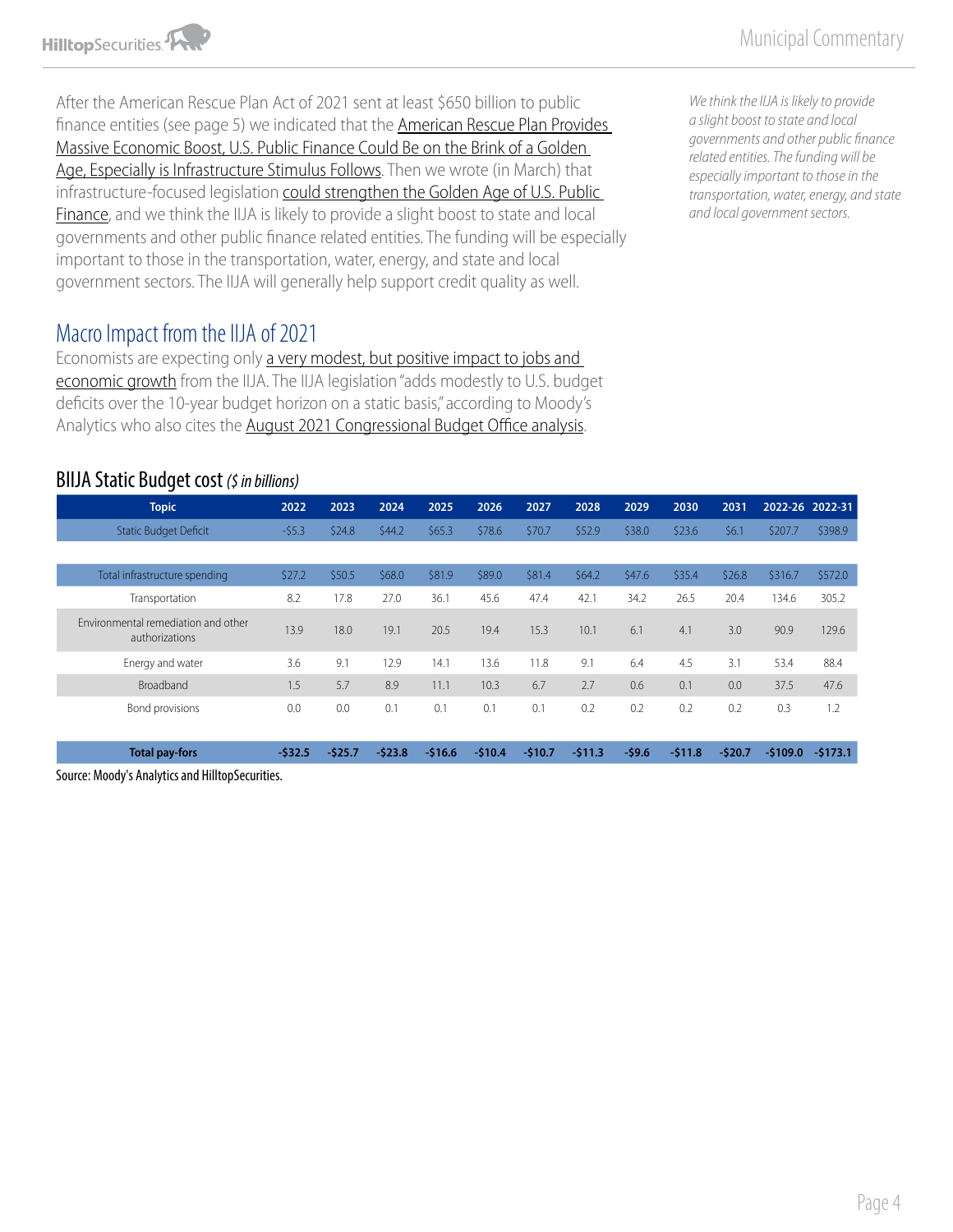# BIIJA Includes \$550 Billion in New Spending *(\$ in billions)*

| <b>Topic</b>                                                       | Amount (\$) | Sub-Amount (\$) | Sub-Amount (\$)          |
|--------------------------------------------------------------------|-------------|-----------------|--------------------------|
| Roads, Bridges and Major Projects (above baseline)                 | \$110.0     |                 |                          |
| Increased contract authority                                       |             | 55.5            |                          |
| Supplemental appropriations                                        |             | 55.5            | $\overline{\phantom{a}}$ |
| Bridge grant programs                                              |             |                 | 36.7                     |
| RAISE grants                                                       |             |                 | 7.5                      |
| Nat. Infra Project Asst grant program                              |             |                 | 5.0                      |
| INFRA grant program                                                |             |                 | 3.2                      |
| Appalachian Dev Highway System formula program                     |             |                 | 1.3                      |
| Surface Transportation Private Activity Bonds (tax-exempt PABs)    |             |                 | 0.5                      |
| University Transportation Centers                                  |             |                 | 0.1                      |
| Culvert Reoval, Replacement and Restoration (flow of water)        |             |                 | 1.0                      |
| Passenger and Freight Rail                                         | 66.0        |                 |                          |
| Northeast Corridor grants                                          |             | 6.0             |                          |
| Fed-State Partnership Intercity Pass Rail                          |             | 36.0            |                          |
| Amtrak National Network                                            |             | 16.0            |                          |
| Con Rail Infra Safety Improvement                                  |             | 5.0             |                          |
| Railroad Crossing Elimination Program (remove hazards)             |             | 3.0             |                          |
| Restoration and enhancement grants                                 |             | 0.1             |                          |
| <b>Public Transit</b>                                              | 39.2        |                 |                          |
| Increased contract authority                                       |             | 19.2            |                          |
| State of good repair                                               |             | 4.8             |                          |
| Capital investment grants program                                  |             | 8.0             |                          |
| Enhances mobility for seniors & disabilities                       |             | 2.0             |                          |
| Low-no program                                                     |             | 5.3             |                          |
| Safety & Research                                                  | 10.5        |                 |                          |
| Increased contract authority for FMCSA and NHTSA                   |             | 2.2             |                          |
| Supplemental appropriations                                        |             | 8.3             |                          |
| Safe Streets for All (reduce crashes for cyclists and pedestrians) |             |                 | 5.0                      |
| SMART Grant program (higher-ed)                                    |             |                 | 0.5                      |
| NHTSA Highway Safety program                                       |             |                 | 1.1                      |
| FMCSA Motor Carrier Safety Asst program (supports law enforcement) |             |                 | 0.5                      |
| High Priority grant program                                        |             |                 | 0.2                      |
| PHMSA Modernization                                                |             |                 | 1.0                      |
| Airports                                                           | 25.0        |                 |                          |
| Airside projects (runways, taxiways) and terminal projects         |             | 20.0            |                          |
| Air Traffic Control infrastructure                                 |             | 5.0             |                          |
| Ports and Waterways                                                | 17.3        |                 |                          |
| Army Corps of Engineers (Army COE) Construction                    | L           | 5.2             |                          |
| Army COE Operations and Maintenance                                |             | 4.0             |                          |
| Army COE Mississippi River and Tributary                           |             | 0.3             |                          |
| Army COE General Expenses/Regulatory Needs                         |             | 0.1             |                          |
| DOT Port Infra Dev Program                                         |             | 2.3             |                          |
| DOT Marine Highways Program                                        |             | 0.0             |                          |
| Us Coast Guard Unfunded Priority Infra                             |             | 0.4             |                          |
| GSA/CBP Land Ports Entry Modernization & Const                     |             | 3.9             |                          |
| Reduction in Truck Emissions at Ports                              |             | 0.4             |                          |

Source: Bipartisan Infrastructure Investment and Jobs Act Summary, U.S. Chamber of Commerce & HilltopSecurities.